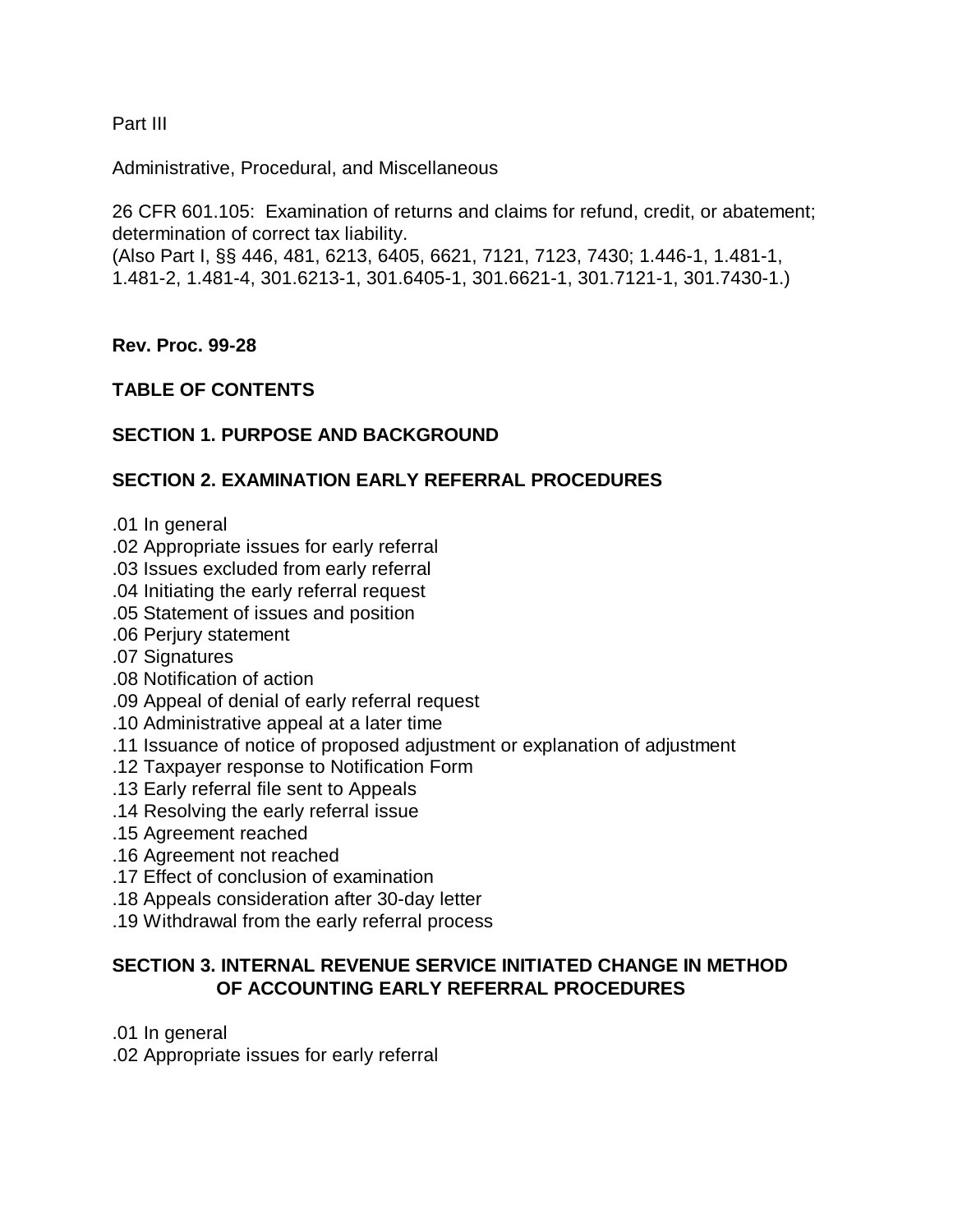### **SECTION 4. EMPLOYMENT TAX EARLY REFERRAL PROCEDURES**

.01 Background .02 In general .03 Appropriate issues for early referral .04 Issuance of employment tax report .05 Agreement reached .06 Agreement not reached

## **SECTION 5. COLLECTION EARLY REFERRAL PROCEDURES**

.01 In general

.02 Appropriate issues for early referral

## **SECTION 6. EMPLOYEE PLANS/EXEMPT ORGANIZATIONS (EP/EO) EARLY REFERRAL PROCEDURES**

.01 In general

.02 Employee Plans issues excluded from early referral

.03 Exempt Organizations issues excluded from early referral

### **SECTION 7. NO USER FEE**

## **SECTION 8. EFFECT ON OTHER DOCUMENTS**

#### **SECTION 9. EFFECTIVE DATE**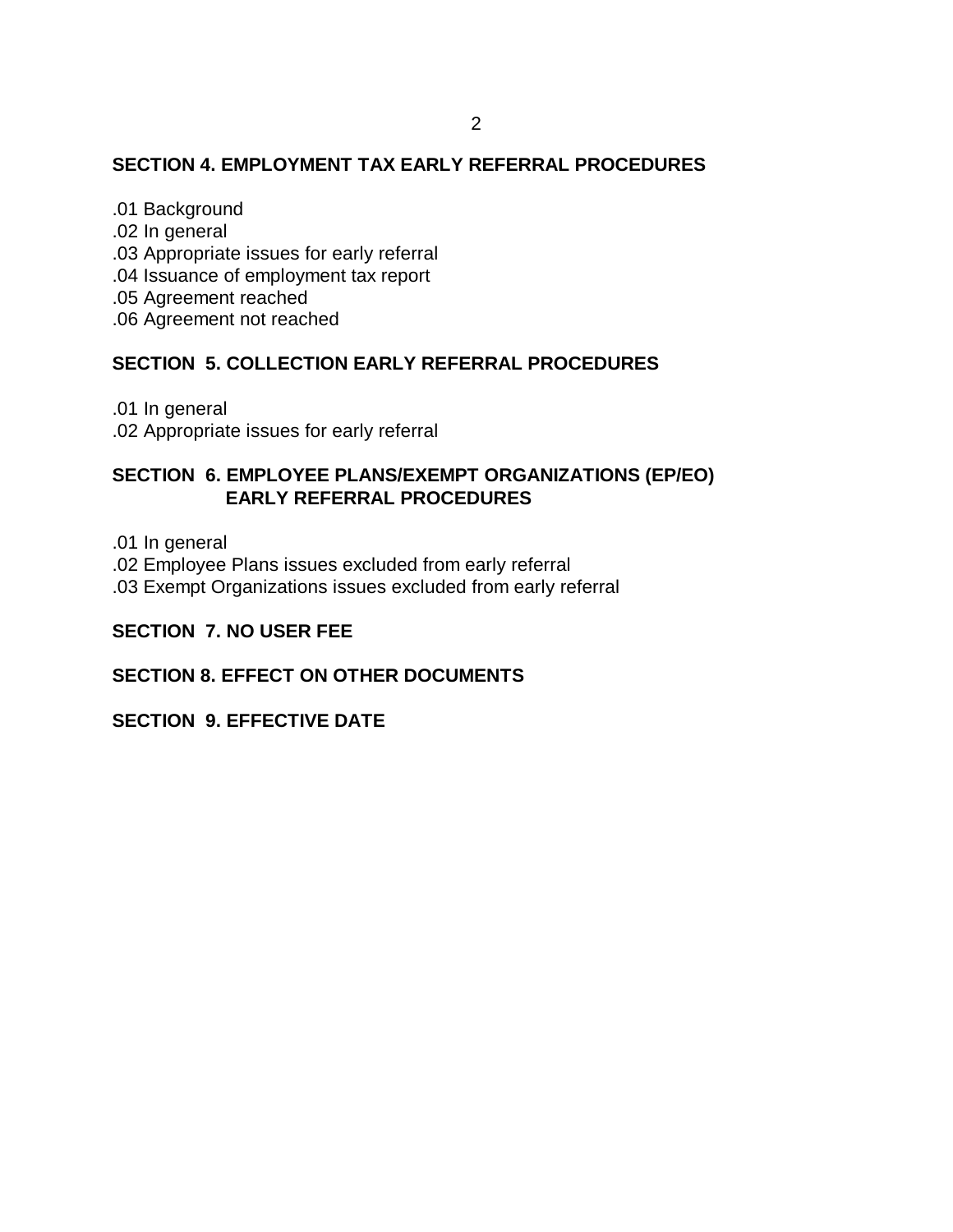#### **SECTION 1. PURPOSE AND BACKGROUND**

This revenue procedure describes the method by which a taxpayer may request an early referral of one or more unresolved issues from the Examination or Collection Division to the Office of Appeals (Appeals). Section 7123 of the Internal Revenue Code (IRC), as added by § 3465 of the Internal Revenue Service Restructuring and Reform Act of 1998, Pub L. No. 105-206, 112 Stat. 685, provides that the Secretary shall prescribe procedures by which any taxpayer may request such an early referral. Early referral is a process to resolve cases more expeditiously through the District and Appeals working simultaneously. This process is optional and may be requested by any taxpayer. This revenue procedure also describes the method by which a taxpayer may request early referral of one or more unagreed issues with respect to an involuntary change in method of accounting, employment tax, employee plans, or exempt organizations.

#### **SECTION 2. EXAMINATION EARLY REFERRAL PROCEDURES**

 **.01 In general.** Except as provided in section 2.03 of this revenue procedure, a taxpayer may request early referral to Appeals of any developed, unagreed issue under the jurisdiction of the District Director arising from an audit. The District will continue to develop issues that have not been referred to Appeals. This revenue procedure does not alter the District Director's authority to audit the returns of a taxpayer as to other issues nor limit or expand the District Director's authority to resolve any other issues, including the authority in Delegation Order No. 236 (Rev. 3).

 **.02 Appropriate issues for early referral.** Appropriate issues for early referral are limited to those that:

- (1) if resolved, can reasonably be expected to result in a quicker resolution of the entire case;
- (2) both the taxpayer and the District agree should be referred to Appeals early;
- (3) are fully developed; and
- (4) are part of a case where the remaining issues are not expected to be completed before Appeals could resolve the early referral issue.

Industry Specialization Program (ISP) issues can also be referred to Appeals for early resolution under these early referral procedures. ISP issues are listed in Exhibit 8.7.1-1 of the Internal Revenue Manual. For specific procedures for the early referral of issues arising during the examination of the tax-exempt status of a bond issue, see Notice 98-58, 1998-49 I.R.B. 13.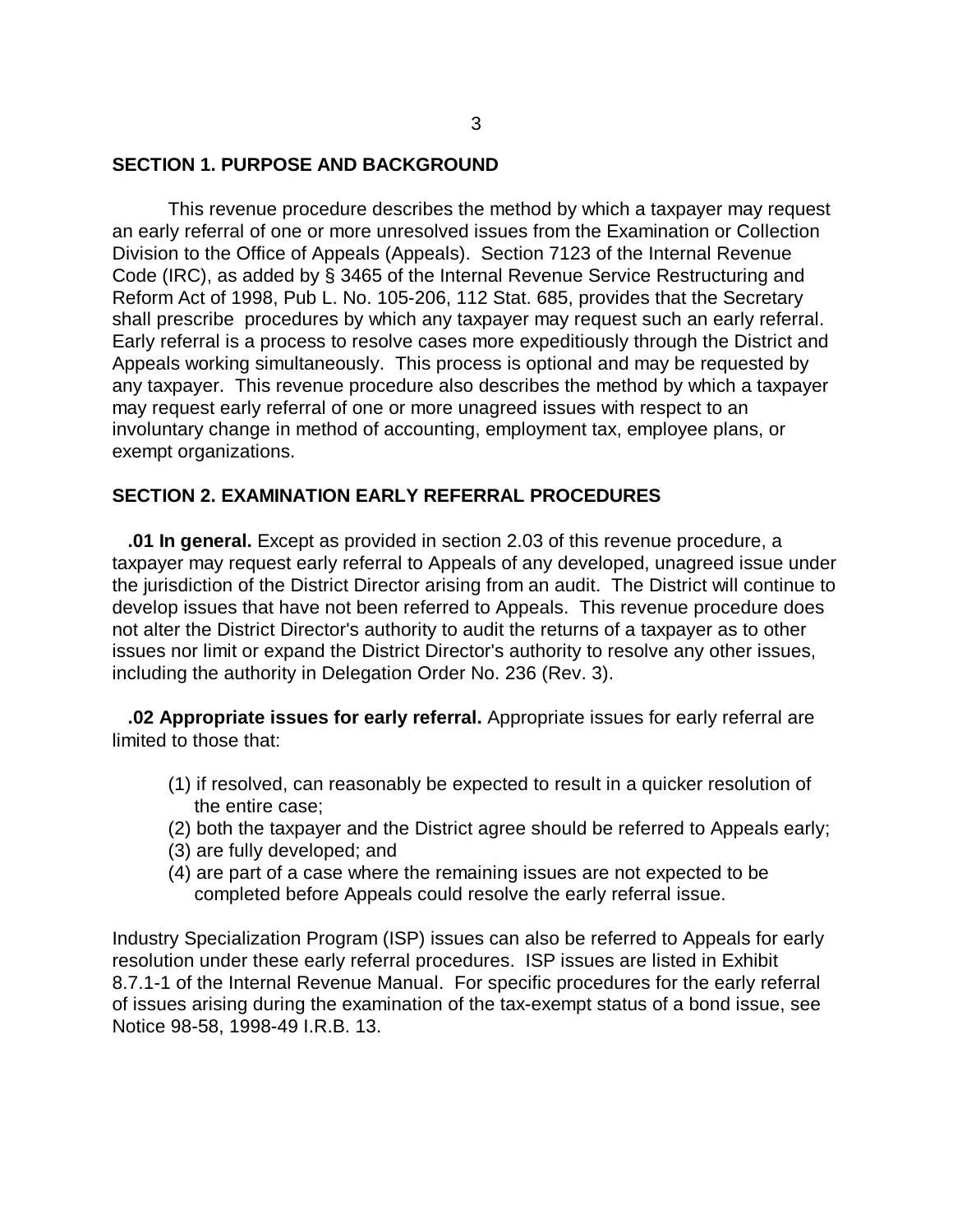#### **.03 Issues excluded from early referral.** Early referral does not include an issue:

- (1) with respect to which a 30-day letter has been issued. Thus, a qualified offer under § 7430(c), may not be made as part of the early referral process because such offers may only be made subsequent to the issuance of a 30-day letter;
- (2) that is not fully developed;
- (3) when the remaining issues in the case are expected to be completed before Appeals could resolve the early referral issue;
- (4) that is designated for litigation by the Office of Chief Counsel;
- (5) for which the taxpayer has filed a request for Competent Authority assistance, or issues for which the taxpayer intends to seek Competent Authority assistance. Taxpayers are encouraged to request the simultaneous Appeals/Competent Authority procedure described in section 8 of Rev. Proc. 96-13, 1996-1 C.B. 616, or a subsequent revenue procedure. If a taxpayer enters into a settlement with Appeals (including an Appeals settlement through the early referral process), and then requests Competent Authority assistance, the U.S. competent authority will endeavor only to obtain a correlative adjustment with the treaty country and will not take any actions that would otherwise amend the settlement. See section 7.05 of Rev. Proc. 96-13; or
- (6) that is part of a whipsaw transaction. (The term "whipsaw" refers to the situation produced when the government is subjected to conflicting claims of taxpayers. A potential whipsaw situation exists whenever there is a transaction between two parties and differing characteristics of transactions will benefit one and hurt the other for tax purposes.)

 **.04 Initiating the early referral request.** A request for early referral must be submitted in writing by the taxpayer to the case/group manager. The case/group manager may suggest that a taxpayer make such a request.

**.05 Statement of issues and position.** The taxpayer's early referral request must:

- (1) identify the taxpayer (and, where applicable, all related persons involved in the issues) and the tax periods to which those issues relate;
- (2) state each issue for which early referral is requested; and
- (3) describe the taxpayer's position with regard to the relevant early referral issues. This statement must contain a brief discussion of the material facts and an analysis of the facts and law as they apply to each early referral issue.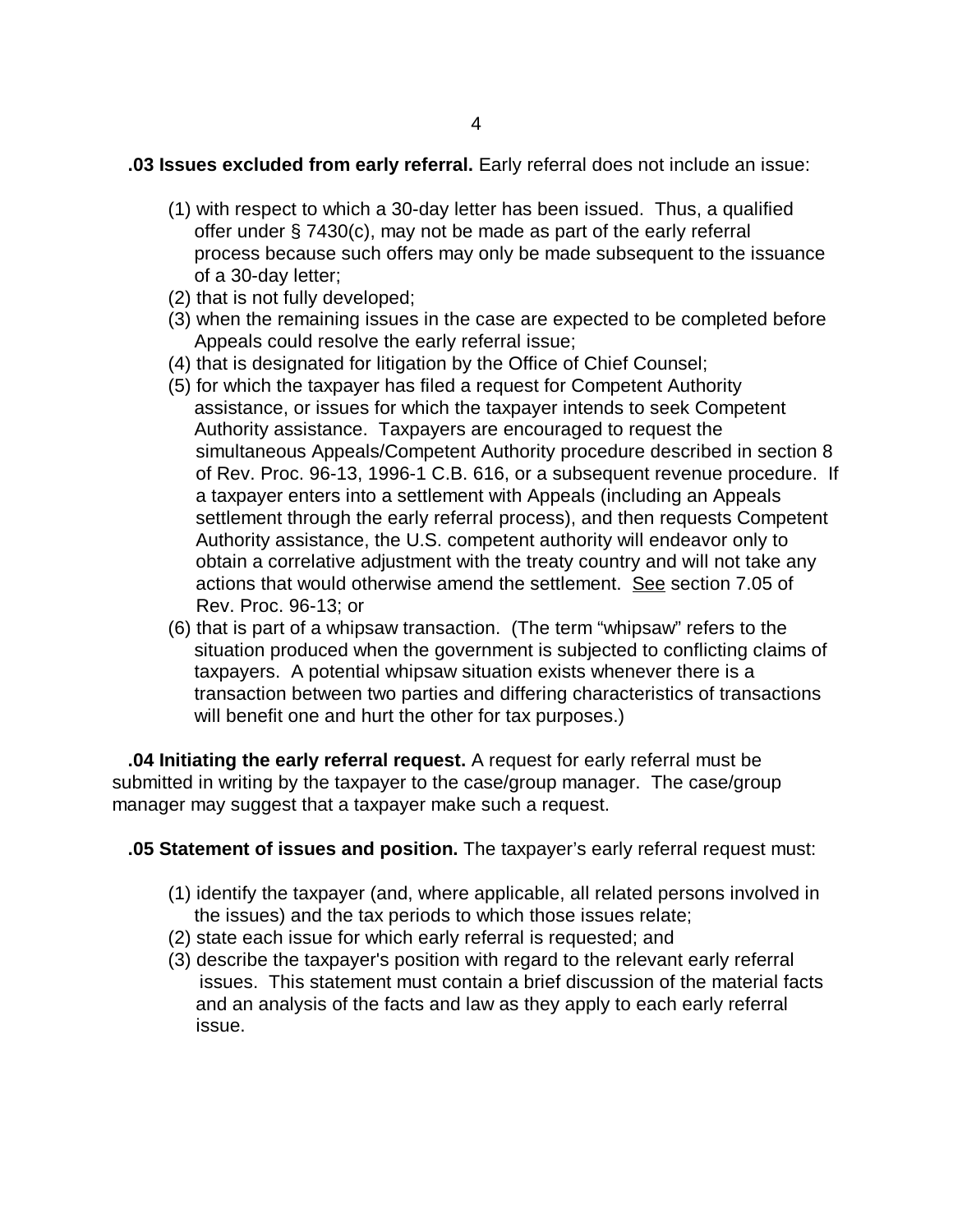**.06 Perjury Statement.** The early referral request, and any supplemental submission (including additional documents), must include a declaration in the following form:

# **Under penalties of perjury, I declare that I have examined this request [or submission], including accompanying documents, and to the best of my knowledge and belief, the facts presented are true, correct, and complete.**

This declaration must be signed by any person currently authorized to sign the taxpayer's federal income tax returns.

 **.07 Signatures.** The early referral request must be signed by the taxpayer or the taxpayer's authorized representative. It is preferred that Form 2848, Power of Attorney and Declaration of Representative, be used to designate an authorized representative, with regard to an early referral request under this revenue procedure.

 **.08 Notification of action.** The case/group manager will, where feasible, notify the taxpayer of the decision to accept or reject an issue in the early referral request within 14 days of receiving the request.

 **.09 Appeal of denial of early referral request.** There is no formal taxpayer appeal if the early referral request is denied in whole or in part; however, the taxpayer can request a conference with the Internal Revenue Service supervisor of the case/group manager who denied the early referral request.

 **.10 Administrative appeal at a later time.** If the case/group manager does not approve the early referral request with respect to any issue, the taxpayer retains the right to pursue the administrative appeal of any proposed deficiency related to that issue at a later time.

 **.11 Issuance of notice of proposed adjustment or explanation of adjustment.** The District will complete a Form 5701, Notice of Proposed Adjustment, or an equivalent form (the Notification Form) for each early referral issue approved pursuant to this revenue procedure. The District will send the Notification Form to the taxpayer generally within 30 days from the date the early referral request was accepted. The Notification Form will describe the issue and explain the District's proposed adjustment. The issuance of the Notification Form for the early referral issue is not treated as the first letter of proposed deficiency for purposes of computing increased interest under § 6621(c), or for the award of administrative costs under § 7430(c).

 **.12 Taxpayer response to Notification Form.** The taxpayer must respond in writing to each of the District's proposed adjustments set forth in the Notification Form. The response must contain an explanation of the taxpayer's position regarding the issues. The response shall be submitted to the case/group manager within 30 days (unless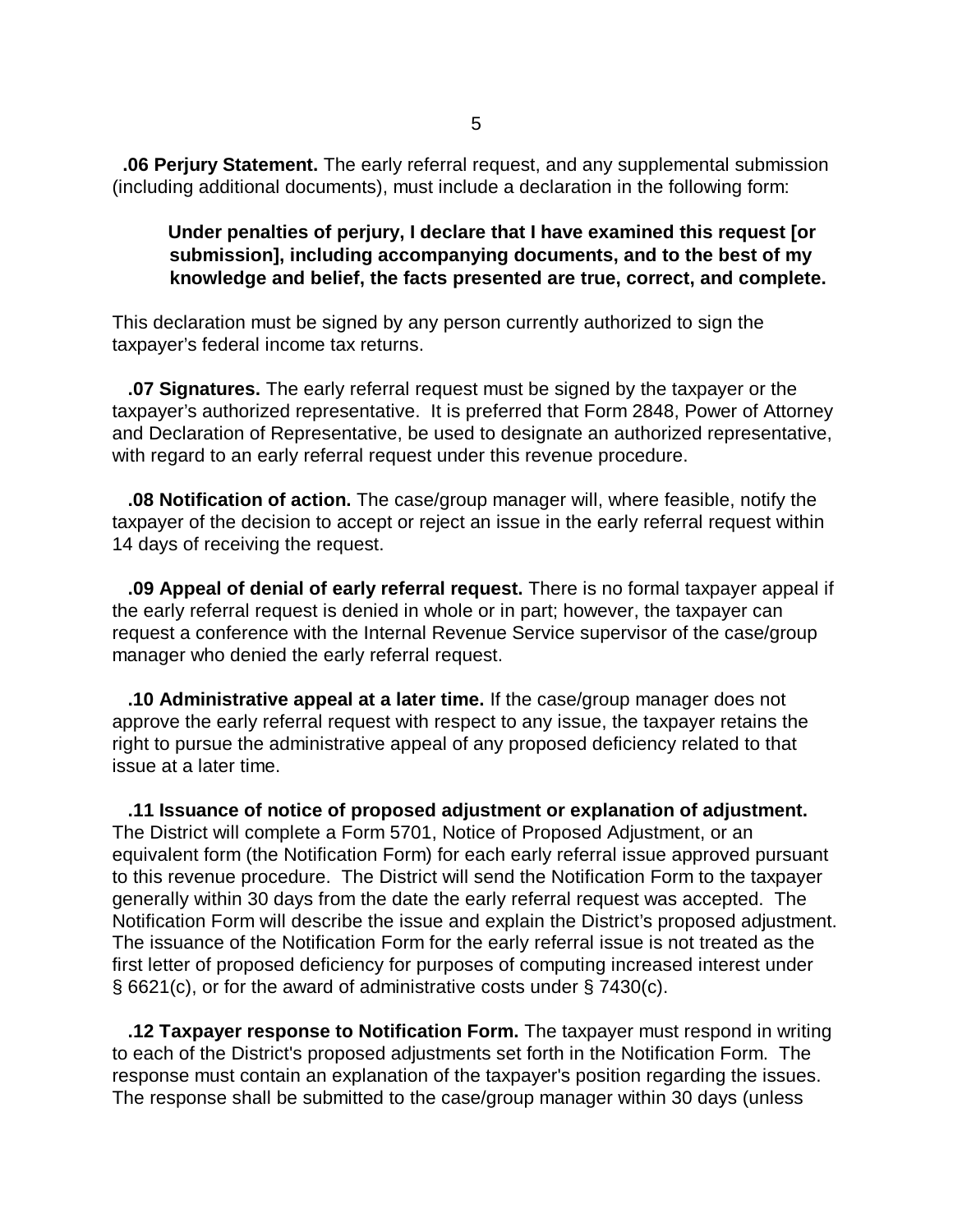extended by the case/group manager) from the date that the proposed adjustment (the Notification Form) is sent to the taxpayer. The procedural requirements of sections 2.06 and 2.07 of this revenue procedure (perjury statement and signatures) also apply to the taxpayer's response to the Notification Form. If a response is not received for any issue within the time provided, the taxpayer's early referral request will be considered withdrawn regarding that particular issue without prejudice to the taxpayer's right to an administrative appeal at a later date. See section 2.18 of this revenue procedure.

 **.13 Early referral file sent to Appeals.** Once the taxpayer has responded to the Notification Form, the District will send the early referral file to Appeals. Appeals will then take jurisdiction over the issues accepted for early referral. All other issues in the case remain in the District's jurisdiction. The early referral file should include copies of:

- (1) applicable portions of tax returns and workpapers;
- (2) the approved early referral request;
- (3) the Notification Form;
- (4) the taxpayer's written response to the Notification Form;
- (5) the District's response to the taxpayer's position, if any; and
- (6) an estimate of the potential tax effect of the proposed adjustment.

 **.14 Resolving the early referral issues.** The taxpayer's written response to the Notification Form generally serves the same purpose as an Appeals protest. Established Appeals procedures, including those governing submissions and taxpayer conferences, apply to early referral issues. See section 601.106 et seq. of the Statement of Procedural Rules.

 **.15 Agreement reached.** If an agreement is reached with respect to an early referral issue generally, a Form 906, Closing Agreement on Final Determination Covering Specific Matters, is prepared. See § 7121 and also Rev. Proc. 68-16, 1968-1 C.B. 770, which describes the preparation of closing agreements. The closing agreement is used to compute the corrected tax as a partial agreement prior to or concurrently with the resolution of any other issues in the case. If an early referral issue results in a refund or credit requiring a report described in § 6405 that must be submitted to the Joint Committee on Taxation, the report must include a copy of the proposed closing agreement signed by or for the taxpayer, but not signed by or on behalf of the Commissioner. The Service will not sign the proposed agreement until after review by the Joint Committee.

 **.16 Agreement not reached.** If early referral negotiations are unsuccessful and an agreement is not reached with respect to an early referral issue: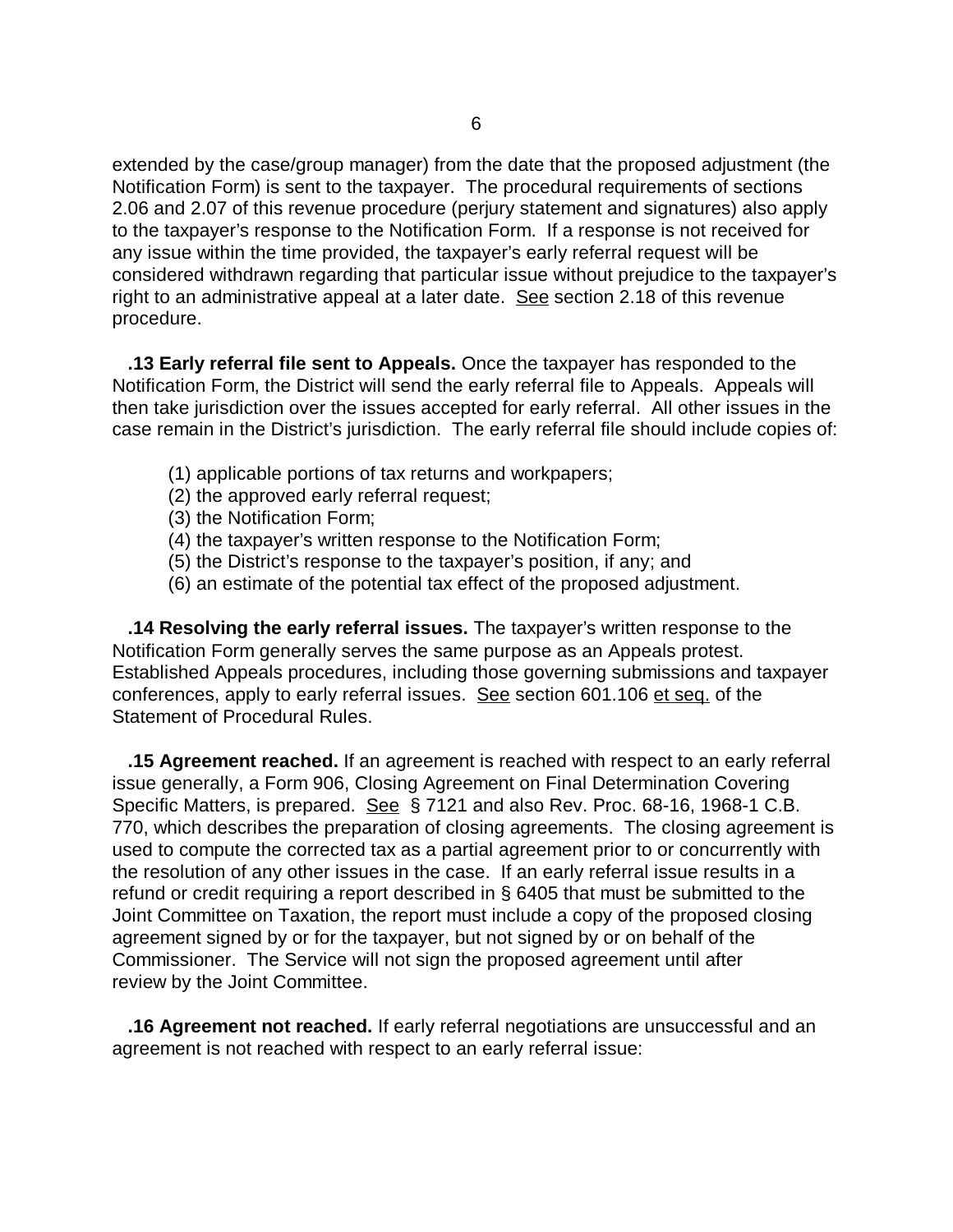- (1) Taxpayers may then request mediation for the issue, provided the early referral issue meets the requirements for mediation. See Announcement 98-99, 1998-46 I.R.B. 34, or any subsequent procedure. If mediation is not requested, Appeals will close the early referral file and return jurisdiction over the issue to the District. Appeals will send a copy of the Appeals Case Memorandum for the issue to the case/ group manager.
- (2) Appeals will not reconsider an unagreed early referral issue if the entire case is later protested to Appeals, unless there has been a substantial change in the circumstances regarding the early referral issue.

### **.17 Effect of conclusion of examination.**

- (1) If the District concludes its examination of any issues not referred as part of the early referral process, it will issue a preliminary notice of deficiency ("30 day letter") with respect to unagreed issues. The letter will include any issues referred under the early referral process that are still pending in Appeals at the time the examination is concluded. The issuance of the 30 day letter generally will constitute the first letter of proposed deficiency which allows the taxpayer an opportunity for administrative review for purposes of the increased underpayment rate of interest for large corporations as provided in § 6621(c), or for the award of administrative costs under § 7430(c).
- (2) If the only unagreed issues present in the case at the time the examination is concluded are issues that were considered by Appeals under the early referral process and returned to the District unagreed, no 30-day letter will be issued. Instead a statutory notice of deficiency ("90-day letter") will be issued. If a 90-day letter is issued instead of the 30-day letter, the 90-day letter will constitute the first letter of proposed deficiency for purposes of §§ 6621(c) and 7430(c).

 **.18 Appeals consideration after 30-day letter.** If Appeals takes jurisdiction of the remaining issues in the case following the issuance of a 30-day letter, all issues including all early referral issues that have not yet been settled by Appeals will be considered under established Appeals procedures. The only exception is previously considered early referral issues described in section 2.16(2) of this revenue procedure. These issues will not be reconsidered.

 **.19 Withdrawal from the early referral process.** If the taxpayer withdraws an early referral request with respect to one or more of the early referral issues after Appeals has taken jurisdiction over the issues, such withdrawal will be treated in the same manner as if no agreement of those early referral issues was reached. See section 2.16 of this revenue procedure. The withdrawal request must be communicated in writing to the Appeals Officer assigned the early referral.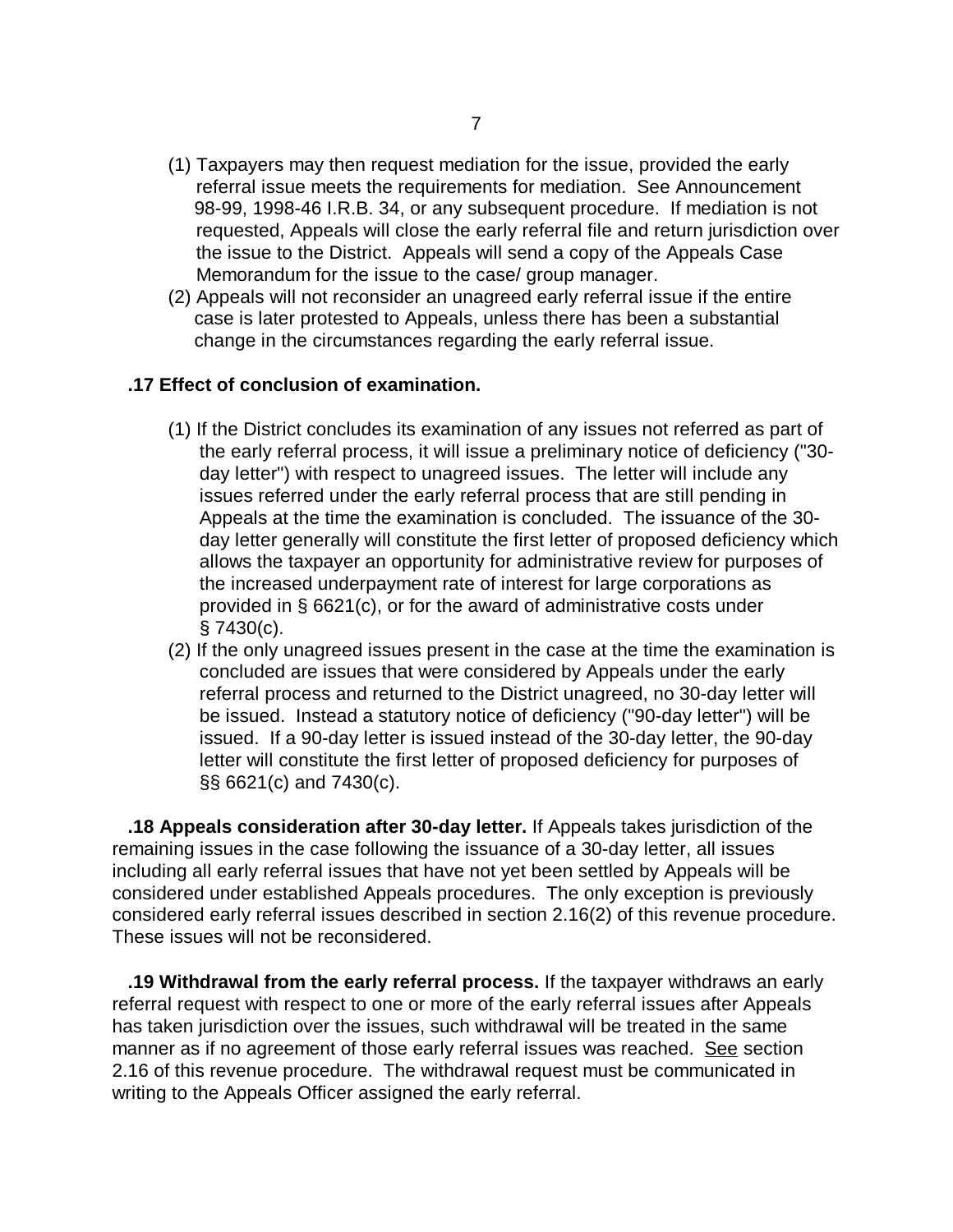## **SECTION 3. INTERNAL REVENUE SERVICE INITIATED CHANGE IN ACCOUNTING METHOD EARLY REFERRAL PROCEDURES**

 **.01 In general.** The IRS published a proposed revenue procedure, Notice 98-31, 1998-22 I.R.B. 10, that outlines procedures under § 446(b) for changes in accounting methods initiated by the IRS. Although the early referral procedures in section 2 of this revenue procedure generally apply to all examination issues, section 3.02 of this revenue procedure provides accounting method issues that are appropriate for early referral.

 **.02 Appropriate issues for early referral.** Examples of appropriate issues for early referral include whether :

- (1) the taxpayer's practice is a method of accounting;
- (2) the IRS is precluded from changing the taxpayer's method of accounting because, for example, the taxpayer obtained audit protection by initiating a voluntary accounting method change;
- (3) the taxpayer's present method of accounting clearly reflects income under § 446;
- (4) the method of accounting proposed by the IRS clearly reflects income under § 446;
- (5) the methodology used by the IRS to compute the § 481(a) adjustment is appropriate; or
- (6) the methodology used by the IRS to compute the § 481(b) adjustment is appropriate.

#### **SECTION 4. EMPLOYMENT TAX EARLY REFERRAL PROCEDURES**

#### **.01 Background.**

 (1) In 1996, the Service adopted the classification settlement program (CSP) for worker classification cases for a two-year test period. The Service announced in Notice 98-21, 1998-15 I.R.B. 14, that the CSP would be extended until further notice. The CSP is an optional settlement program that allows businesses and tax examiners to resolve worker classification cases as early in the administrative process as possible, thereby reducing taxpayer burden. In the CSP, examiners can offer a business under audit a worker classification settlement using a standard closing agreement developed for this purpose. The CSP procedures also ensure that the taxpayer relief provisions under § 530 of the Revenue Act of 1978, as amended, are properly applied. When a taxpayer does not agree with the CSP terms offered by the Service or is not eligible for a settlement under the CSP,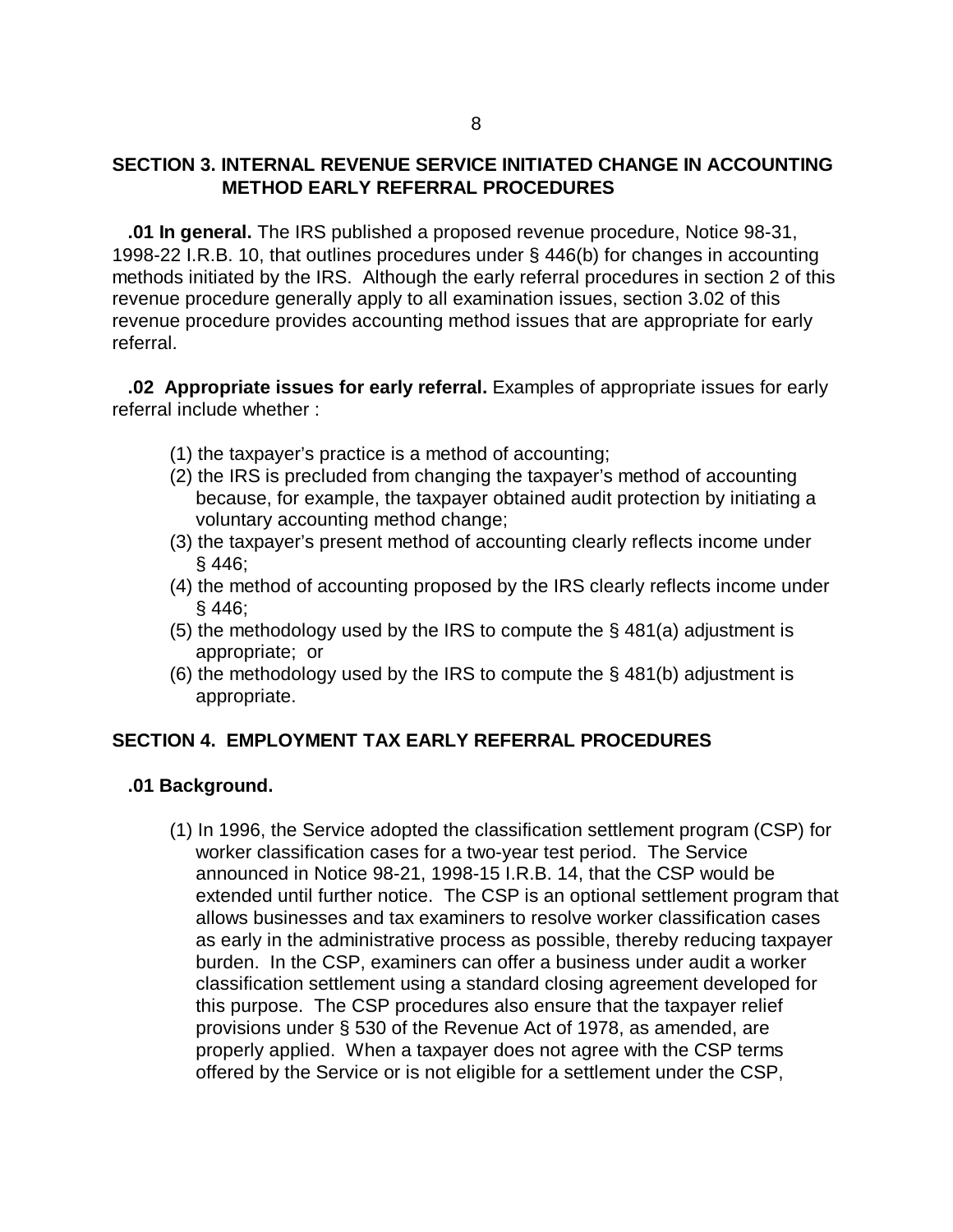consideration should be given to requesting early referral to Appeals under these procedures.

- (2) Section 530 provides businesses with relief from federal employment tax obligations if certain requirements are met. It terminates the business' employment tax liability under IRC Subtitle C (Federal Insurance Contributions Act and Federal Unemployment Tax Act taxes, federal income tax withholding, and Railroad Retirement Tax Act taxes) and any interest or penalties attributable to such liability for employment taxes (Rev. Proc. 85-18, 1985-1 C.B. 518). Section 530 does not affect the employment tax liability of a worker.
- (3) Section 530(e)(3) is generally effective after December 31, 1996 and clarifies that the determination of whether a business is entitled to relief under § 530 is not dependent upon whether the relevant workers are first determined to be employees. As a result, IRS examiners will now consider the taxpayer's eligibility for relief under § 530 before initiating any examination of the relationship between a business and a worker.
- (4) Taxpayers that disagree with the District's position regarding the application of § 530 have the option of immediately requesting early referral of the issue from the District to Appeals. In attempting to resolve the § 530 issue, Appeals will follow the procedures set forth in this revenue procedure. If the § 530 issue remains unresolved, or if it is determined that the taxpayer is not eligible for relief under § 530, the case will be returned to the District for consideration of the worker classification issues. If the taxpayer and the District are unable to agree on the worker classification issues, the taxpayer will be encouraged strongly to request early referral of the unagreed issue from the District to Appeals. It is not necessary for a taxpayer to request early referral when the IRS examiner determines that the taxpayer is not entitled to relief under § 530. The taxpayer also may wait until the IRS examiner has determined the § 530 and worker classification issues before requesting early referral of the issues to Appeals.
- (5) The Taxpayer Relief Act of 1997, Pub. L. No. 105-34, 111 Stat. 788, added § 7436 to the Code, which provides new judicial review rights concerning certain employment tax determinations. Generally, § 7436 became effective on August 5, 1997 and applies to employment tax cases in which the Service has determined that at least one worker should be reclassified as an employee and that the taxpayer is not entitled to relief under § 530. The law requires that any employment tax that depends upon such determinations cannot be assessed unless the taxpayer has been given an opportunity to file a petition for United States Tax Court review of the Service's determinations on those two issues. In all cases involving worker classification and § 530 issues, the District will inform taxpayers about the opportunity to seek Tax Court review at the same time as they are informed of their appeal rights. See Notice 98-43, 1998-33 I.R.B. 13.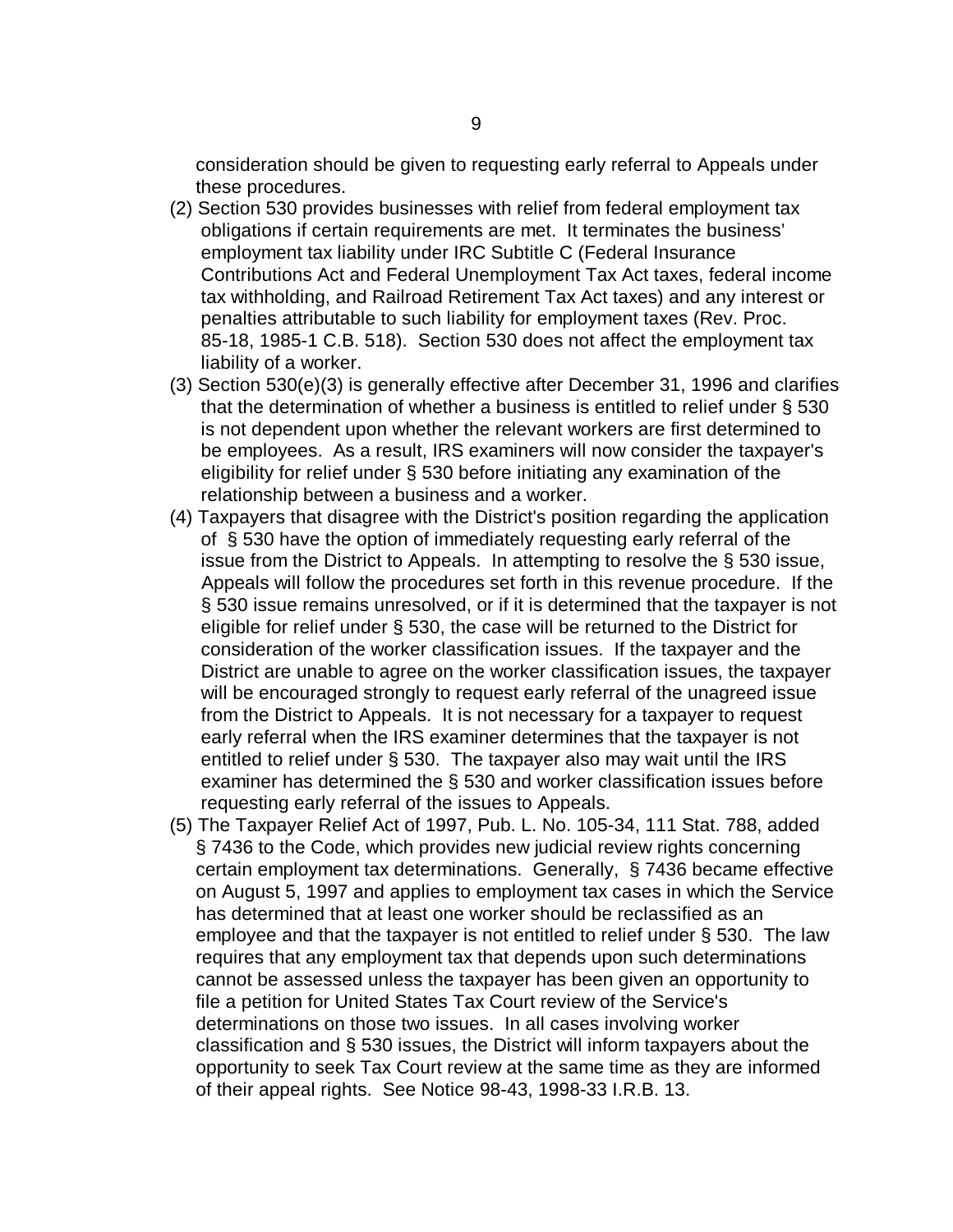**.02 In general.** The early referral procedures in section 2 of this revenue procedure generally apply to employment tax issues. Sections 4.03 through 4.06 of this revenue procedure specifically apply to the early referral of employment tax issues.

 **.03 Appropriate issues for early referral**. Examples of appropriate employment tax issues for early referral include:

- (1) Worker classification issues, including whether a worker is an employee or independent contractor under the common law; whether a worker is a statutory employee or statutory non-employee.
- (2) Liability issues, including whether § 530 applies; whether § 3509 rates are appropriate; and whether the taxpayer qualifies for an interest-free adjustment.
- (3) Other issues, including whether certain payments are excepted from the definition of "wages" (e.g., a fringe benefit that would be excludable from the employee's gross income under § 132); and whether certain services are excepted from the definition of "employment."

 **.04 Issuance of employment tax report.** If an issue is approved for transfer from the District to Appeals, the District will prepare an employment tax report for each early referral issue approved pursuant to this revenue procedure, by following the procedures in section 2.11 of this revenue procedure. The issuance of the employment tax report is not treated as the first letter of proposed assessment of tax for purposes of computing increased interest under § 6621(c), or for the award of administrative costs under § 7430(c).

 **.05 Agreement reached.** If an agreement is reached with respect to an employment tax early referral issue, a Form 2504, Agreement to Assessment and Collection of Additional Tax and Acceptance of Overassessment -- Excise or Employment Tax, or a Form 2504 AD, Excise or Employment Tax -- Offer of Agreement to Assessment and Collection of Additional Tax and Offer of Acceptance of Overassessment, should be labeled "Partial Agreement" and may be used for factual or non-complex issues that do not affect subsequent years. Notice 98-43 provides that if a taxpayer settles a § 530 or worker classification issue on an agreed basis, the taxpayer must formally waive the restrictions on assessment contained in §§ 7436(d)(1) and 6213. The following waiver must be included:

## **I understand that by signing this agreement, I am waiving the restrictions on assessment provided in §§ 7436(d) and 6213(a) of the Internal Revenue Code of 1986.**

A closing agreement generally will be prepared for issues where a settlement is complex or affects subsequent years. See § 7121 and also Rev. Proc 68-16, 1968-1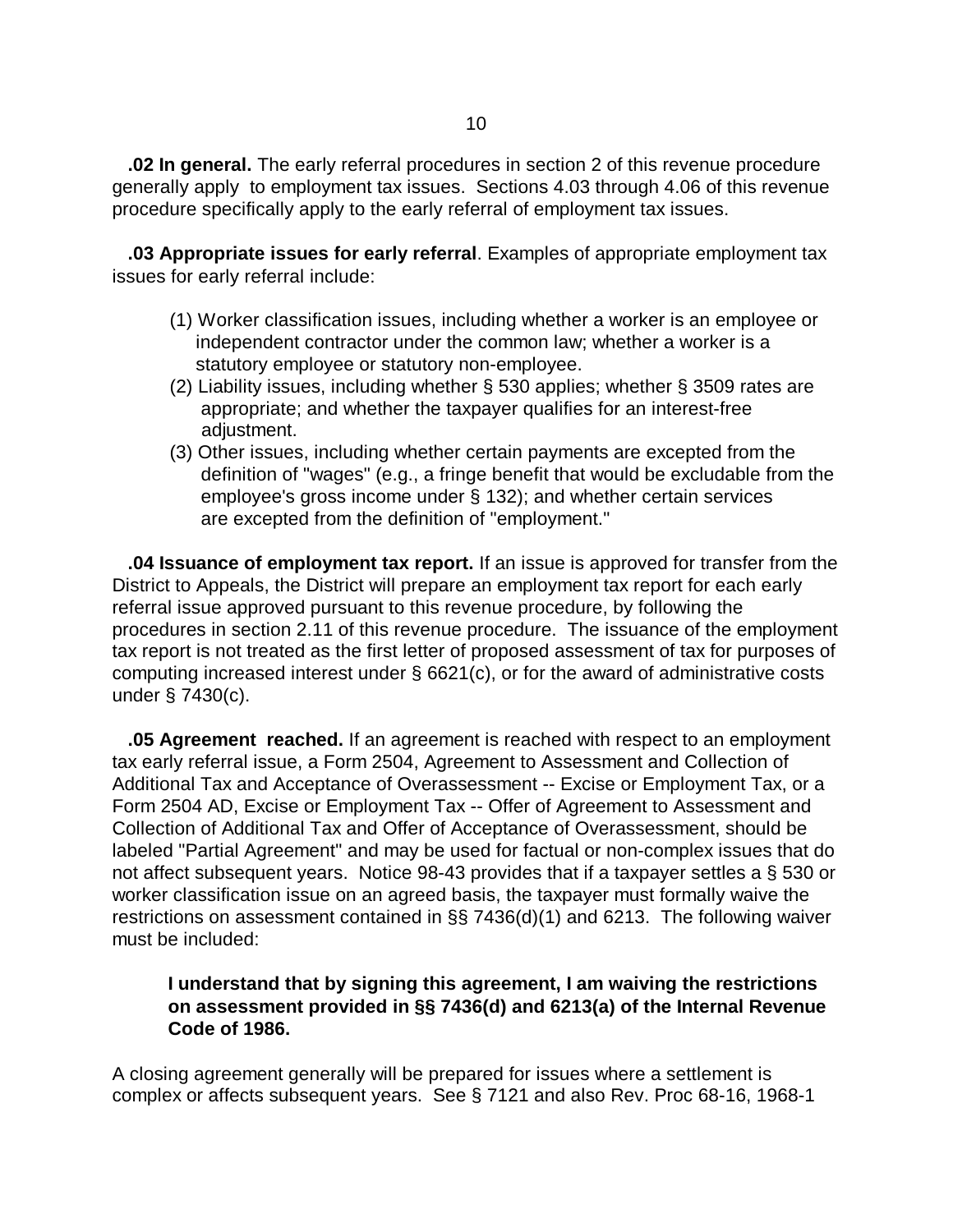C.B. 770, which describes the preparation of closing agreements. Appeals will coordinate effects on subsequent years with the District and District Counsel.

#### **.06 Agreement not reached.**

- (1) If one or more of the early referral employment tax issues are unagreed, the case will be returned to the District. The employment tax dependent upon a § 530 or worker classification issue may not be assessed at that time. See § 7436(d)(1) and Notice 98-43. Instead, the District must send the taxpayer, via certified or registered mail, a "Notice of Determination Concerning Worker Classification Under Section 7436."
- (2) With respect to any unagreed early referral employment tax issues that do not relate to a § 530 or worker classification issue (so that the unagreed issue(s) is not subject to § 7436), a 30-day letter will not be issued. Rather, the District will process the portion of the case that is not dependent upon a § 530 or worker classification issue for assessment of tax due from the taxpayer that relates to that portion of the case only, which will start the period for the increased underpayment rate for large corporate underpayments under § 6621(c), or for the award of administrative costs under § 7430(c).

### **SECTION 5. COLLECTION EARLY REFERRAL PROCEDURES**

 **.01 In general.** Early referral to Appeals is also available for collection issues. Procedures for utilizing the early referral process are described in Publication 1660, "Collection Appeal Rights." Each taxpayer subject to a lien, levy or seizure will receive a copy of Publication 1660. Early referral of collection issues is a different process than the due process procedures described in § 6320 for liens and § 6330 for levies. Specifically, denial of relief pursuant to the early referral procedures will not be reviewable in the Tax Court or in a U.S. District Court. In addition, the early referral procedures apply to a broader range of collection issues than the due process procedures.

 **.02 Appropriate issues for early referral.** Appropriate collection issues for early referral include proposed:

- (1) notices of federal tax liens;
- (2) levies;
- (3) seizures; and
- (4) denials or terminations of installment agreements.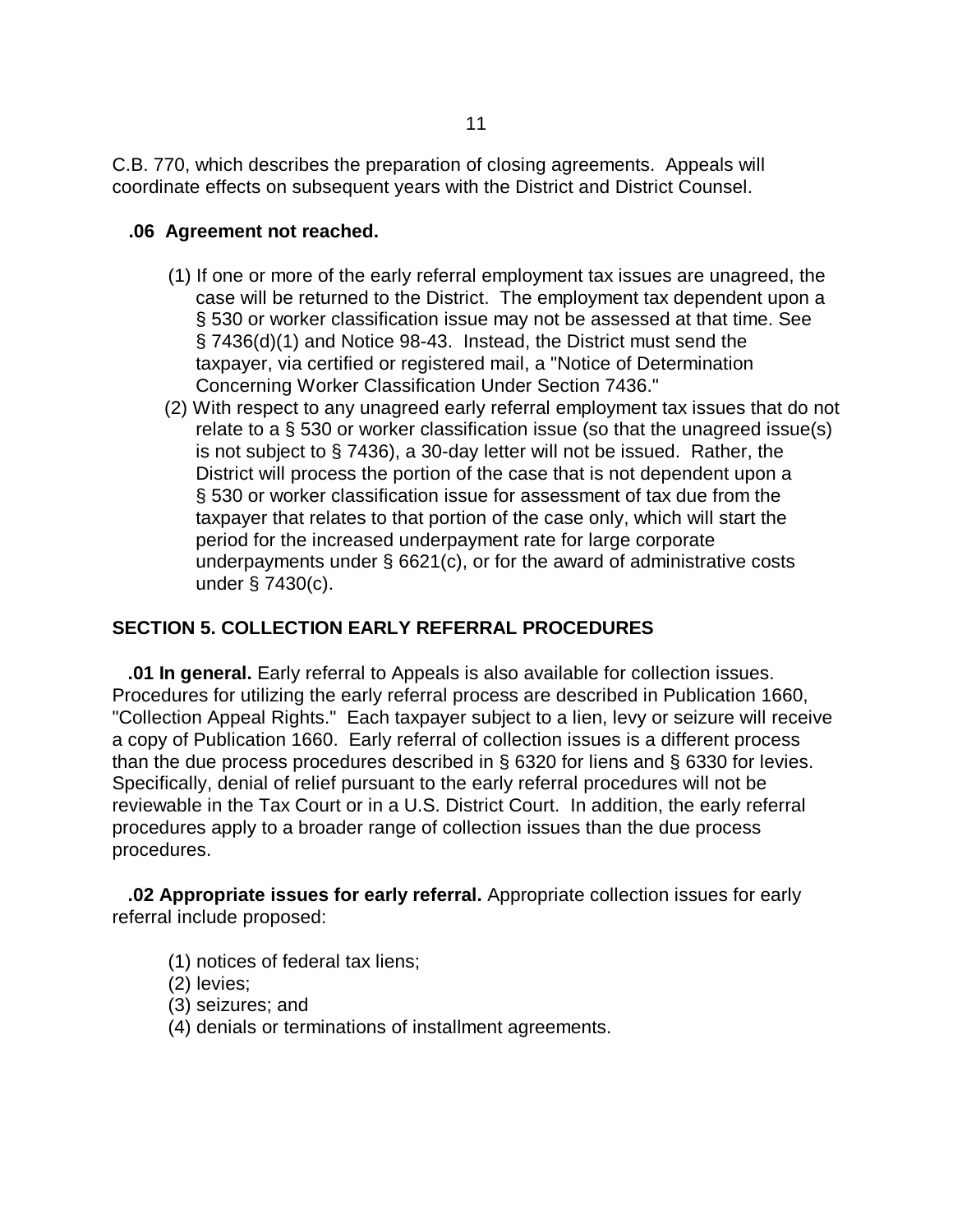### **SECTION 6. EMPLOYEE PLANS/EXEMPT ORGANIZATIONS (EP/EO) EARLY REFERRAL PROCEDURES**

 **.01 In general.** The early referral procedures in section 2 of this revenue procedure generally apply to EP/EO issues. Thus, for example, only issues under audit are eligible for early referral. EP/EO issues excluded from the early referral process are identified in sections 6.02 and 6.03 of this revenue procedure.

 **.02 Employee Plans issues excluded from early referral.** Early referral does not apply to:

- (1) procedural issues relating to matters that may be eligible for Administrative Policy Regarding Self-Correction, or submitted under VCR, Walk-in CAP, or the Audit Closing Agreement Program. See Rev. Proc. 98-22, 1998-12 I.R.B. 11, or its successors;
- (2) issues relating to excise taxes in § 4975; or
- (3) issues concerning plan qualification if such issues are not covered by published precedent or are issues for which there may be nonuniformity between offices.

 **.03 Exempt Organizations issues excluded from early referral.** Early referral does not apply to:

- (1) issues subject to § 7428, including issues related to exemption or private foundation status;
- (2) issues arising in Church tax inquiries and examinations subject to § 7611;
- (3) issues relating to excise taxes in § 507 and Chapters 41 and 42 of the IRC; or
- (4) issues relating to the revocation of exempt status.

#### **SECTION 7. NO USER FEE**

There is no user fee for an early referral request.

#### **SECTION 8. EFFECT ON OTHER DOCUMENTS**

Rev. Proc. 96-9 is superseded.